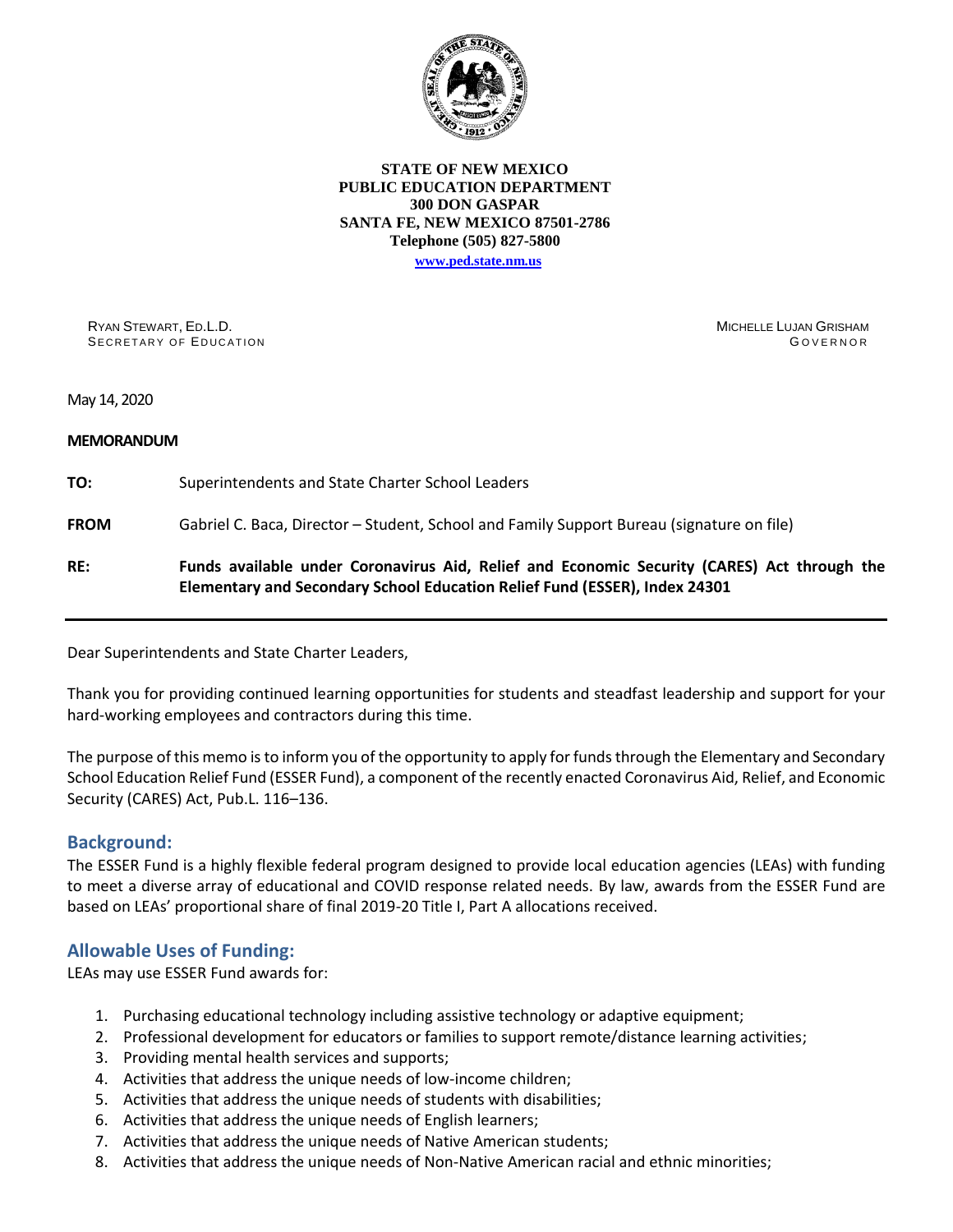CARES Act ESSER Fund Guidance Memo May 14, 2020 Page **2** of **6**

- 9. Support for homeless or foster youth;
- 10. Purchasing supplies to sanitize and clean facilities operated by the LEA;
- 11. Other activities necessary to maintain the operation of and continuity of services in the LEA and continuing to employ existing staff, including purchasing personal protective equipment for students and staff;
- 12. Planning and implementing summer learning and supplemental afterschool program activities;
- 13. Providing resources for principals and others school leaders to address school-specific needs;
- 14. Career and Technical Education;
- 15. Adult Education;
- 16. Family Literacy;
- 17. Coordination of preparedness and response efforts of the LEA with state, local, tribal, and territorial public health departments, and other relevant agencies, to prevent, prepare for, and respond to coronavirus;
- 18. Procedures and systems to improve the preparedness and response efforts of the LEA;
- 19. Training and professional development for LEA staff on sanitation and minimizing the spread of infectious diseases;
- 20. Planning and coordination during long-term closures, including how to provide meals to eligible students, how to provide online learning technology to all students, how to provide guidance on meeting IDEA requirements, and how to ensure other educational services can continue to be provided consistent with federal, state, and local requirements; and
- 21. Other activities authorized under ESEA.

The following are not allowable uses of ESSER funds:

- Lobbying;
- Subsidizing or offsetting executive salaries and benefits of individuals who are not employees of the SEA or LEAs;
- Expenditures related to state or local teacher or faculty unions or associations; and
- Bonuses, merit pay, or similar expenditures, unless related to disruptions or closures resulting from COVID-19.

# **Statewide Priorities:**

With the close of this school year upon us and planning underway for the uncertainties and complexities that we will face in the year to come, the PED is working to align federal and state funding efforts to meet the needs of students, staff, families, and stakeholders during each of the phases outlined below. While the use of the ESSER Fund award is flexible, it is critical that all LEAs keep student and staff safety and teaching and learning at the forefront of decisionmaking. The PED strongly encourages each LEA to plan for how these resources can be used to ensure that critical program and infrastructure elements are in place to allow for a safe return to school and to mitigate interruptions to the learning process caused by COVID-19. These priorities include:

- **Closing the digital divide** through the purchase and distribution of digital devices, through the support of home internet connectivity for all students, and through the professional development and instructional coaching needed by educators to facilitate remote learning;
- **Supporting the social and emotional needs** of students, families, and staff;
- **Supporting the needs of students with disabilities and at-risk students**, both during the building closure and when students transition back into school buildings; and
- **Providing personal protective equipment** for all staff and students, as well as ensuring that schools are fully cleaned, sanitized, and stocked with cleaning supplies.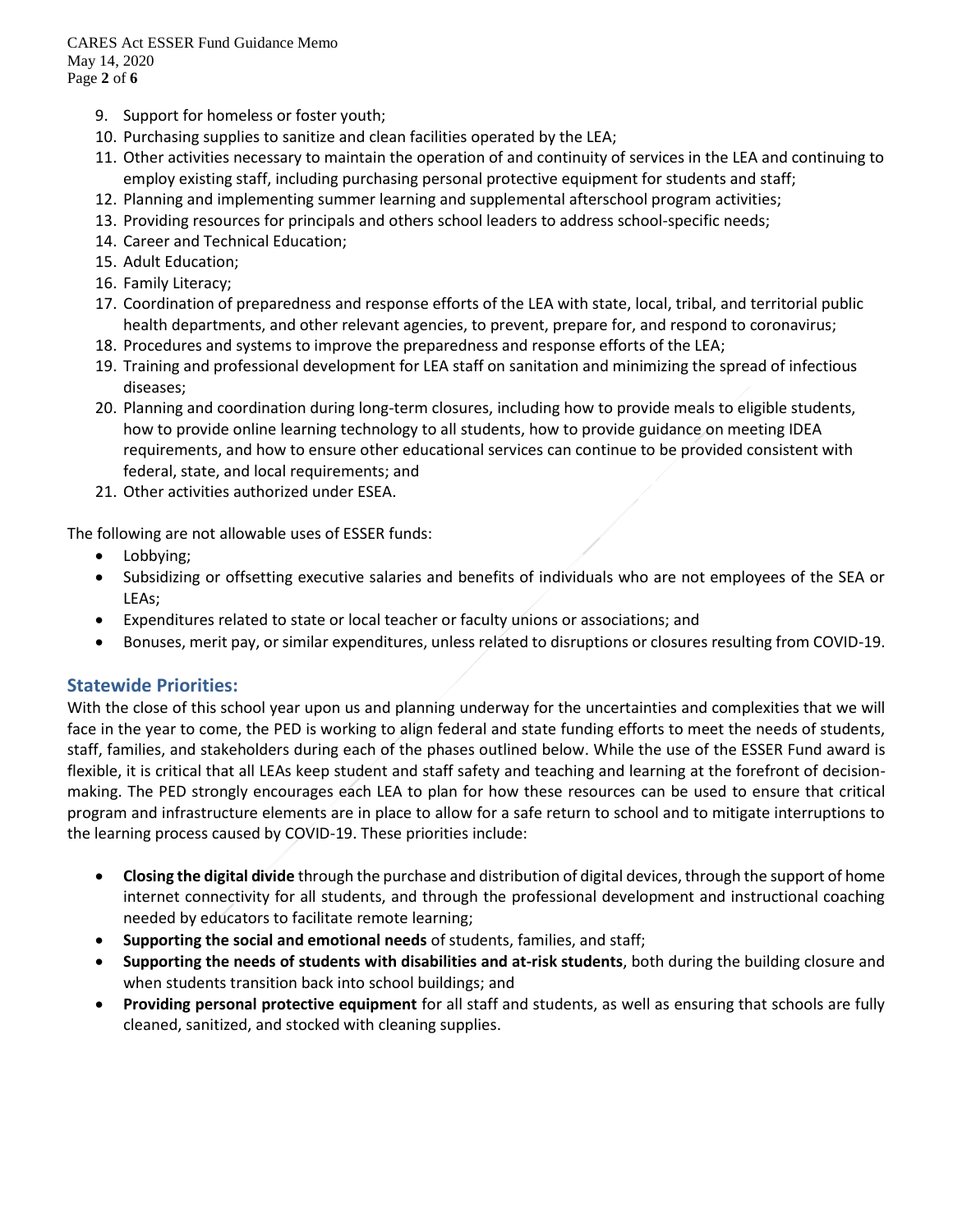## **COMING TOGETHER**

| Meeting the                          | » ensuring food security                         | » planning for<br>summer programming |
|--------------------------------------|--------------------------------------------------|--------------------------------------|
| immediate needs of                   | » graduating our seniors                         |                                      |
| our children and our<br>communities: | » managing and supporting<br>continuous learning |                                      |

## **LOOKING FORWARD**

| <b>JUNE - AUGUST 2020</b>                                             |                                                                                                                                                                                        |                                                                                                                                          |  |  |
|-----------------------------------------------------------------------|----------------------------------------------------------------------------------------------------------------------------------------------------------------------------------------|------------------------------------------------------------------------------------------------------------------------------------------|--|--|
| <b>Collaborating to</b><br>provide support to<br>communities through: | » summer programming<br>» leveraging existing<br>resources to bridge and<br>support learning<br>» closing the digital divide<br>» providing essential social<br>and emotional supports | » ensuring we continue to<br>prioritize the needs of our<br>most at-risk populations<br>» preparing to transition<br>back to our schools |  |  |
| <b>RISING</b>                                                         |                                                                                                                                                                                        |                                                                                                                                          |  |  |
| <b>SEPTEMBER 2020 AND BEYOND</b>                                      |                                                                                                                                                                                        |                                                                                                                                          |  |  |
| <b>New Mexico will</b><br>"rise" by:                                  | » reimagining safe<br>learning environments                                                                                                                                            | » re-envisioning<br>our practices                                                                                                        |  |  |
|                                                                       | » strengthening digital<br>teaching and learning                                                                                                                                       | » enhancing our ability to<br>collaborate and<br>communicate                                                                             |  |  |
|                                                                       | » continuing to support our<br>most at-risk students                                                                                                                                   | » refining our teaching:<br>plan-teach-assess,<br>analyze, adapt, reflect                                                                |  |  |

We hope that the ESSER Fund award will enable you to "look forward" and "rise" in ways that work for your local community. As the disruption in our education system is disproportionately impacting our most vulnerable students, including low-income children, children with disabilities, English learners, Native American students, other racial and ethnic minorities, students experiencing homelessness, and foster care youth, we encourage you to especially consider these students as you use the ESSER Fund award for students' education.

# **Application for Funds:**

The PED has endeavored to make the application for funding a simple and straightforward process for LEAs. The application you will submit to gain access to ESSER funding will be completed using SharePoint. Detailed instructions on completing the application are available when you log in to the SharePoint application.

We recommend that you call an emergency board meeting, per your policy, and request approval for the:

- ESSER Fund Application;
- Initial Budget BAR for 2019-20; and
- Initial budget amount for 2020-21.

2019-20 Budget Authority: When you submit your application, you will also submit an "Initial Budget" Budget Adjustment Request (IB BAR) via the Operating Budget Management System (OBMS) to establish budget authority for this fund for 2019-20. Please upload a copy of the 24301 ESSER Planning Allocation Table for SY19-20 with your IB BAR. The table is listed under FY 19-20 Initial Awards and may be downloaded from:

<https://webnew.ped.state.nm.us/bureaus/administrative-services/awards-and-carryover/>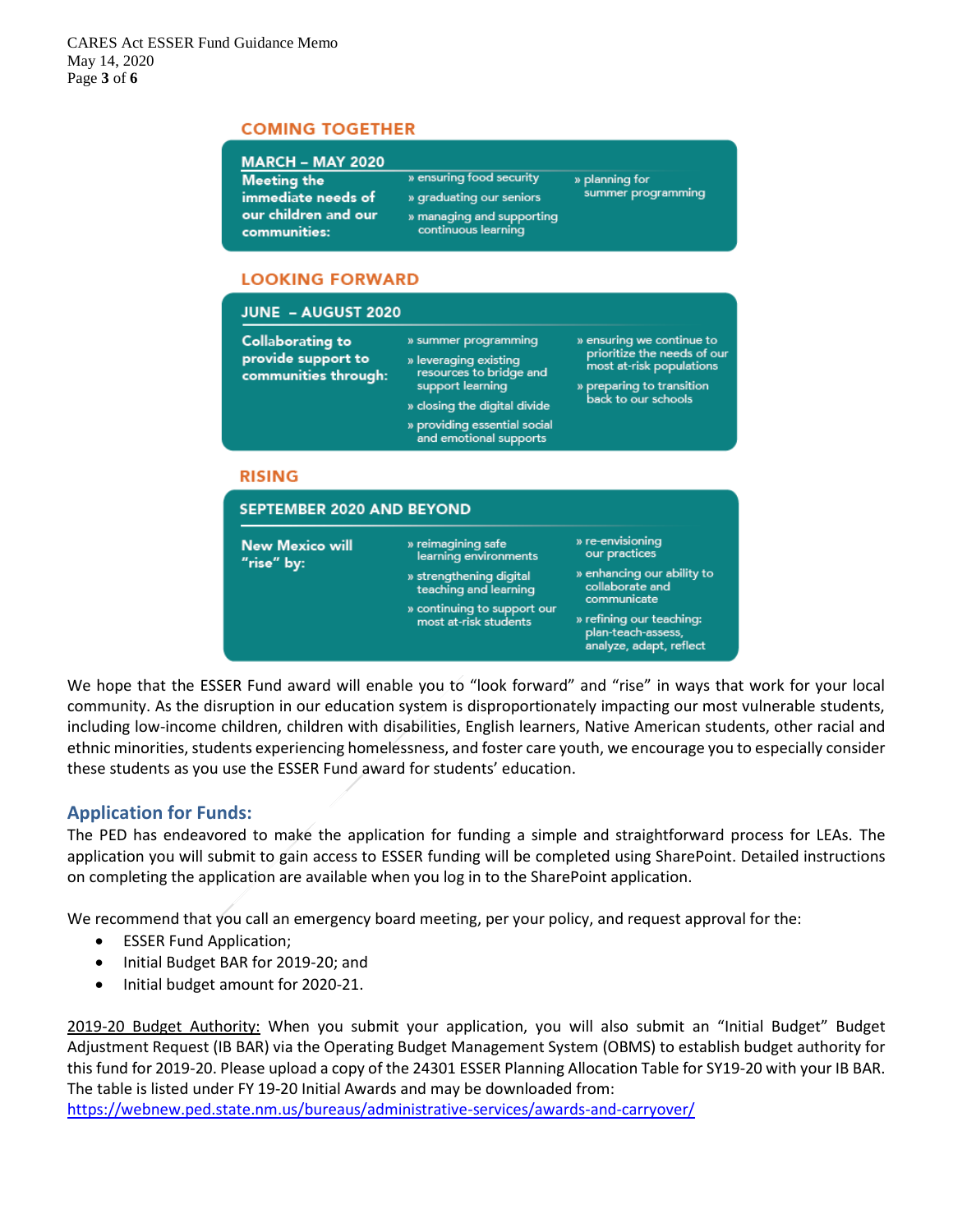CARES Act ESSER Fund Guidance Memo May 14, 2020 Page **4** of **6**

Once your application and budget are approved, you may charge allowable pre-award costs to this grant (through journal entry) from as early as March 13, 2020. **This will only be allowable during FY2019-20.** Therefore, if you have eligible expenditures affecting FY19-20, you must seek board approval and submit a BAR for FY19-20**.**

2020-21 Budget Authority: You may also include 100% of your ESSER Fund award amount in your 2020-21 OBMS budget. This step is necessary in order to establish budget authority for the 2020-21 school year. You will not have to submit a separate application for 2020-21. If you do not include the 24301 ESSER Fund Planning Allocation Table amount for FY20-21 in your 2020-21 initial budget in OBMS, your access to these funds will be delayed during the 2020- 21 school year. Pre-award costs cannot be reimbursed in FY20-21.

The total ESSER Fund award cannot exceed 100% of your planning award. *Track expenditures carefully in 2019-20 so that you will not overspend - as you will have 100% budget authority during each fiscal year for the same award.* Final award balances will be calculated after the first reporting period in FY20-21 with carryover award letters to be issued in the fall.

As part of your application, you will be asked to respond to the following:

- 1. Provide a description of the steps the LEA will take to ensure compliance with Section 427 of the General Education Provision Act (GEPA), 20 U.S.C. 1228a. The description must include information on the steps the LEA proposes to take to permit students, teachers, and other program beneficiaries to overcome barriers (including barriers based on gender, race, color, national origin, disability, and age) that impede access to, or participation in, the program(s) for which you are submitting this funding request.
- 2. Describe how the LEA will determine its most important educational needs as a result of COVID19.
- 3. Explain how the LEA intends to use the ESSER Fund award to promote remote learning. Due to the nature of the pandemic and COVID-19 itself, it is likely that we may need to continue, or return to, distance learning in the future. Please explain how your intended use of ESSR funds will support ongoing remote learning.
- 4. Outline the LEA's proposed timeline for providing services and assistance to students and staff in both public and non-public schools.
- 5. Describe how the LEA intends to assess and address student learning gaps resulting from the disruption in educational services.
- 6. Describe how you will utilize the ESSER Fund award to target additional supports and services for your At-Risk student populations (English Learners, Students with Disabilities, Native American Students, Low Income Students, Students with high mobility, and Homeless/Foster Children).

Your Title I Director/Contact has access to the application in Sharepoint today. The application is due June 1, 2020. Extensions will be granted if needed, and you will not lose the funds allocated to your LEA. I encourage you to submit your application and IB BAR as soon as possible.

This program will be administered by the Student, School and Family Support Bureau. Staff will work with you on your application submission and approval. Please see the attached list for the name of your contact in my bureau.

# **Program Requirements:**

Quarterly reporting on the use of funds will be required of all LEAs. Some details are provided in the assurances included in the application. The United States Department of Education has committed to releasing additional details in the near future.

Please note the following requirement around continuation of employment when receiving ESSER funds:

*An entity receiving ESSER funds must, to the greatest extent practicable, continue to compensate its employees and contractors during the period of any disruptions or closures related to COVID19*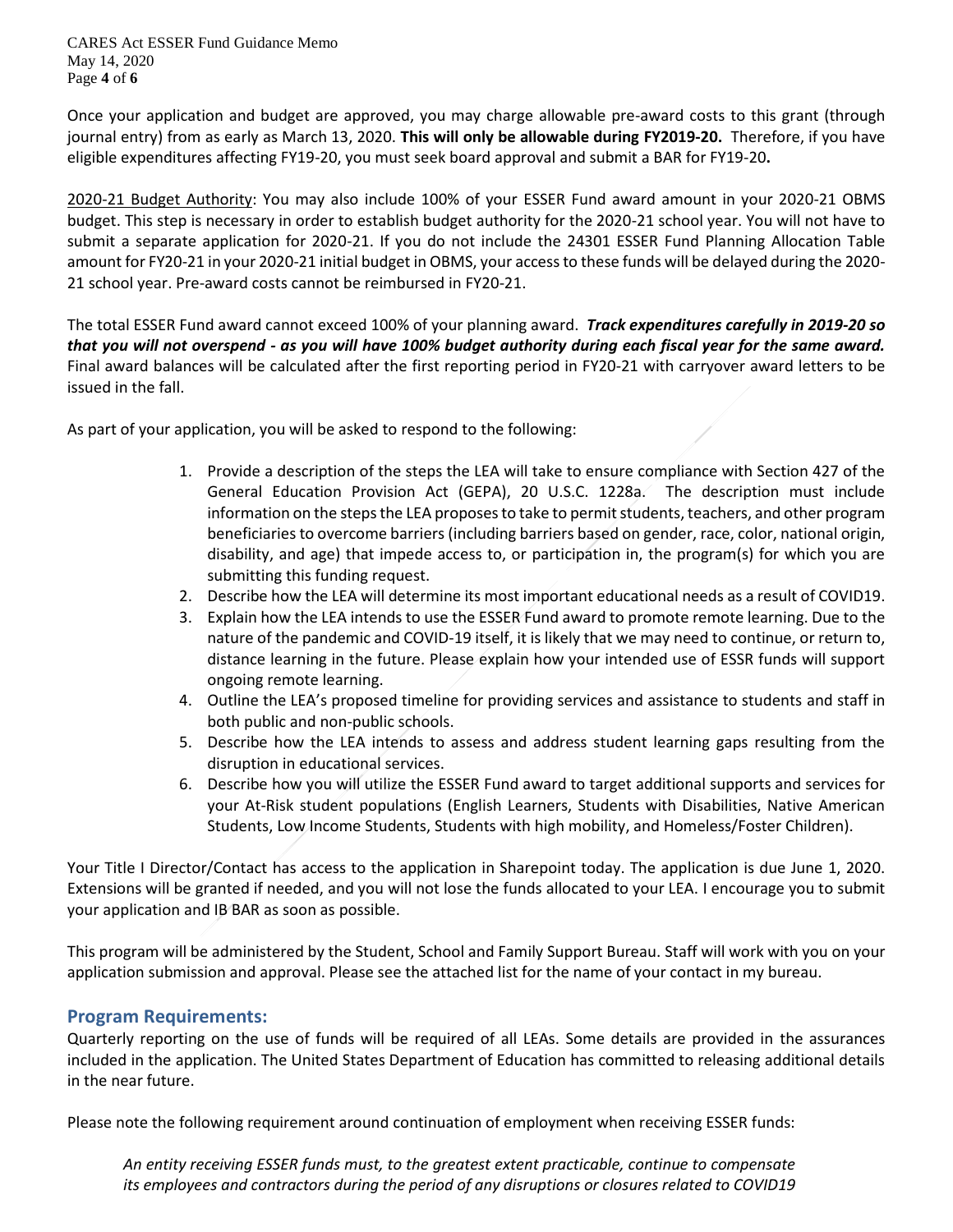*in compliance with Section 18006 of Division B of the CARES Act. In addition, each entity that accepts funds will continue to pay employees and contractors to the greatest extent practicable based on the unique financial circumstances of the entity.*

There is no requirement for site allocations for these funds – LEAs may use their discretion when determining how to allocate funds among school sites. The PED strongly encourages all LEAs to ensure at a minimum that all schools, including locally authorized charter schools, are equipped to provide remote learning through digital technology and that all schools have sufficient PPE for all students and staff and cleaning supplies to open school safely. All expenditures must be reasonable, necessary, and allocable under the CARES Act.

There is no requirement that these funds be used to supplement and not supplant existing funding.

Funds allocated to school districts are subject to equitable services under Sec. 1117 of the Elementary and Secondary [Education Act of 1965](https://www2.ed.gov/documents/essa-act-of-1965.pdf) (ESEA) (and require consultation). Consultation for equitable services must occur as soon as practicable, and must be completed and documented before Requests for Reimbursement (RFRs) will be approved by NMPED for the 2020-21 school year.

# **New Mexico Public Education Department's Advisory to School Districts for the Determination of Equitable Services Calculations under the CARES Act:**

The Coronavirus Aid, Relief, and Economic Security (CARES) Act, Pub.L. 116–136, requires school districts that receive awards under the Elementary and Secondary School Emergency Relief (ESSER) Fund to provide equitable services to students and teachers in non-public schools using Title I criteria in the [Elementary and Secondary Education Act of](https://www2.ed.gov/documents/essa-act-of-1965.pdf)  [1965.](https://www2.ed.gov/documents/essa-act-of-1965.pdf) See Section 18005(a) of the [CARES Act.](https://assets.documentcloud.org/documents/6819239/FINAL-FINAL-CARES-ACT.pdf) In compliance with the [CARES Act,](https://assets.documentcloud.org/documents/6819239/FINAL-FINAL-CARES-ACT.pdf) school districts are advised to determine equitable services dollar amounts based on the number of children from low-income families in each participating non-public school in the attendance area boundaries of Title I schools within the school district.

This advisory aligns with the plain language of the [CARES Act](https://assets.documentcloud.org/documents/6819239/FINAL-FINAL-CARES-ACT.pdf) and is consistent with long-standing equitable services calculations under Title I criteria, as well as U.S. Department of Education's (ED) interpretations of the [Elementary and](https://www2.ed.gov/documents/essa-act-of-1965.pdf)  [Secondary Education Act of 1965](https://www2.ed.gov/documents/essa-act-of-1965.pdf) over decades and as recently as October 2019. See [https://ccsso.org/sites/default/files/2020-05/DeVosESLetter050520.pdf.](https://ccsso.org/sites/default/files/2020-05/DeVosESLetter050520.pdf)

[ED'S April 30, 2020 non](https://oese.ed.gov/files/2020/04/FAQs-Equitable-Services.pdf)-binding guidance, titled "Providing Equitable Services to Students and Teachers under the Coronavirus Aid, Relief, and Economic Security (CARES) Act Programs", advocates for calculations based on the number of total student enrollment at participating non-public schools instead of the number of students from low-income families at such schools, which is inconsistent with [Title I.](https://www2.ed.gov/documents/essa-act-of-1965.pdf) Since [ED'S April 30, 2020 non](https://oese.ed.gov/files/2020/04/FAQs-Equitable-Services.pdf)-binding guidance document presents an alternative interpretation of the [CARES Act](https://assets.documentcloud.org/documents/6819239/FINAL-FINAL-CARES-ACT.pdf) that does not align with the State's reading of the [CARES Act,](https://assets.documentcloud.org/documents/6819239/FINAL-FINAL-CARES-ACT.pdf) it is not being followed.

The New Mexico Public Education Department's advisory is permissible unde[r ED'S April 30, 2020 non](https://oese.ed.gov/files/2020/04/FAQs-Equitable-Services.pdf)-binding guidance document, which notes:

"Other than statutory and regulatory requirements included in the document, such as those pursuant to the authorizing statute and other applicable laws and regulations, **the contents of the guidance do not have the force and effect of law and are not meant to bind the public in any way**. This document is intended only to provide clarity to the public regarding existing requirements under the law or agency policies. **In addition, it does not create or confer any rights for or on any person.**" (Emphasis added.)

In accordance with the New Mexico Public Education Department's advisory, school districts shall take the following steps to calculate equitable services dollar amounts for participating non-public schools under the [CARES Act:](https://assets.documentcloud.org/documents/6819239/FINAL-FINAL-CARES-ACT.pdf)